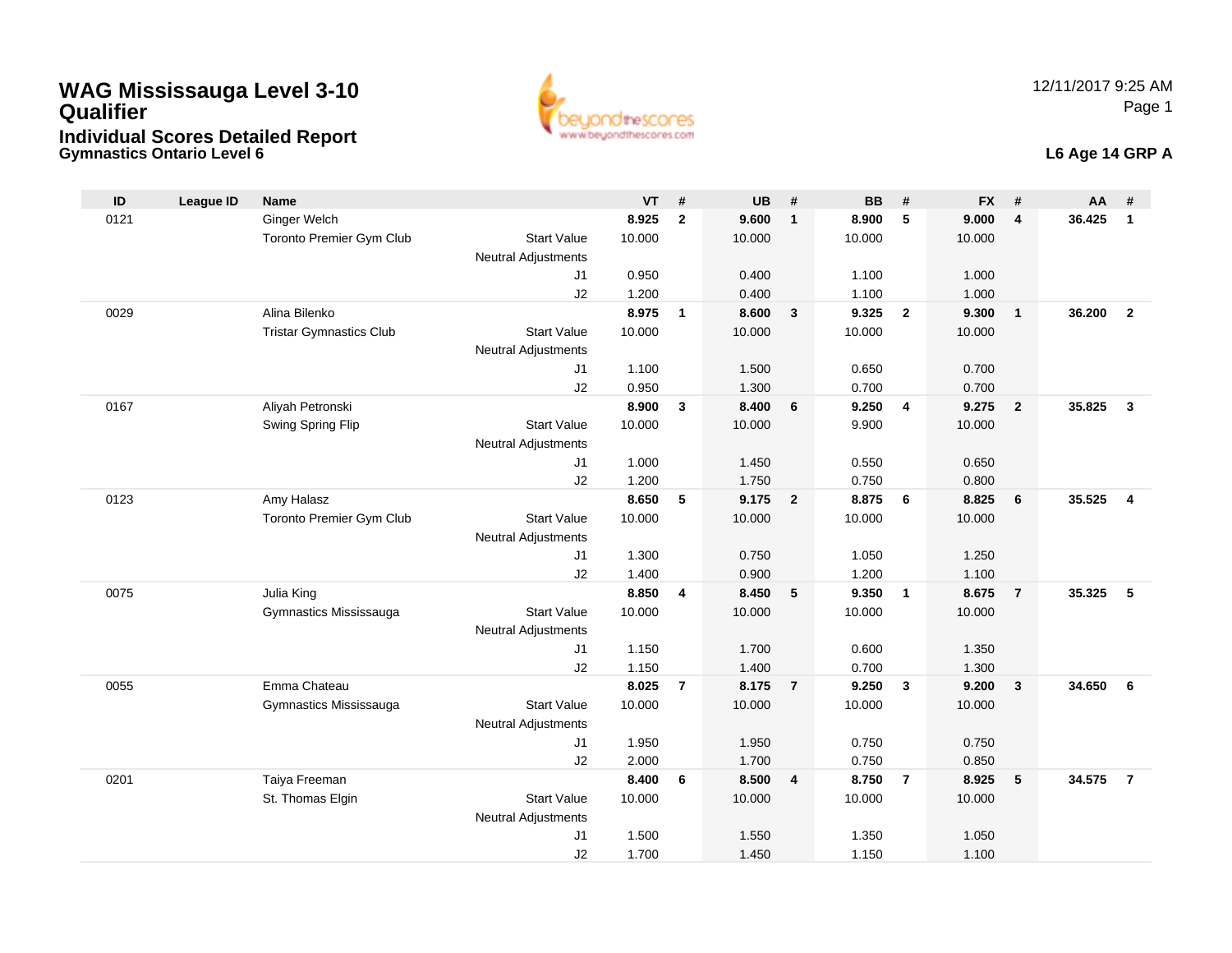

#### **Gymnastics Ontario Level 6**

#### **ID League ID Name VT # UB # BB # FX # AA #** 0033 Solana Jimenez **9.025 <sup>1</sup> 9.325 <sup>1</sup> 9.325 <sup>2</sup> 9.100 <sup>3</sup> 36.775 <sup>1</sup>** Tristar Gymnastics Clubb 3tart Value 10.000 10.000 10.000 10.000 10.000 Neutral Adjustments J1 0.900 0.750 0.700 1.000 J2 1.050 0.600 0.650 0.800 0161 Ashtynn Caldwell **9.000 <sup>2</sup> 8.800 <sup>3</sup> 9.250 <sup>3</sup> 9.400 <sup>1</sup> 36.450 <sup>2</sup>** Niagara Falls Lightning Start Value 10.000 10.000 10.000 10.000 Neutral Adjustments J1 1.050 1.150 0.850 0.650 J2 0.950 1.250 0.650 0.550 0166 Taryn Strutt **8.900 <sup>3</sup> 8.550 <sup>4</sup> 9.500 <sup>1</sup> 9.150 <sup>2</sup> 36.100 <sup>3</sup>** Swing Spring Flip Start Value 10.000 10.000 10.000 10.000 Neutral Adjustments J1 1.000 1.600 0.600 0.950 J2 1.200 1.300 0.400 0.750 0084 Melissa Maggiotto **8.650 <sup>4</sup> 8.925 <sup>2</sup> 8.450 <sup>4</sup> 8.700 <sup>4</sup> 34.725 <sup>4</sup>** Gymnastics Mississauga Start Value 10.000 10.000 10.000 10.000 Neutral Adjustments J1 1.200 1.050 1.450 1.400 J21.500 1.100 1.650 1.200

#### **Gymnastics Ontario Level 6**

| ID   | League ID | <b>Name</b>             |                            | <b>VT</b> | #                       | <b>UB</b> | #      | <b>BB</b> | #                       | <b>FX</b> | #   | <b>AA</b> | #  |
|------|-----------|-------------------------|----------------------------|-----------|-------------------------|-----------|--------|-----------|-------------------------|-----------|-----|-----------|----|
| 0184 |           | <b>Mackenzie Nauss</b>  |                            | 9.000     | $\overline{\mathbf{3}}$ | 9.225     | - 1    | 9.575     | -1                      | 9.100     | -4  | 36.900    | -1 |
|      |           | <b>Tumblers</b>         | <b>Start Value</b>         | 10.000    |                         | 10.000    |        | 10.000    |                         | 10.000    |     |           |    |
|      |           |                         | <b>Neutral Adjustments</b> |           |                         |           |        |           |                         |           |     |           |    |
|      |           |                         | J <sub>1</sub>             | 0.900     |                         | 0.750     |        | 0.400     |                         | 0.900     |     |           |    |
|      |           |                         | J2                         | 1.100     |                         | 0.800     |        | 0.450     |                         | 0.900     |     |           |    |
| 0163 |           | Morgan Collins          |                            | 9.225     | $\overline{\mathbf{2}}$ | 8.950     | $_{3}$ | 9.275     | $\overline{\mathbf{3}}$ | 9.175     | - 3 | 36.625    | -2 |
|      |           | Niagara Falls Lightning | <b>Start Value</b>         | 10.000    |                         | 10.000    |        | 10.000    |                         | 10.000    |     |           |    |
|      |           |                         | <b>Neutral Adjustments</b> |           |                         |           |        |           |                         |           |     |           |    |
|      |           |                         | J <sub>1</sub>             | 0.800     |                         | 0.950     |        | 0.650     |                         | 0.800     |     |           |    |
|      |           |                         | J <sub>2</sub>             | 0.750     |                         | 1.150     |        | 0.800     |                         | 0.850     |     |           |    |

### **L6 Age 16+**

#### **L6 Age 15**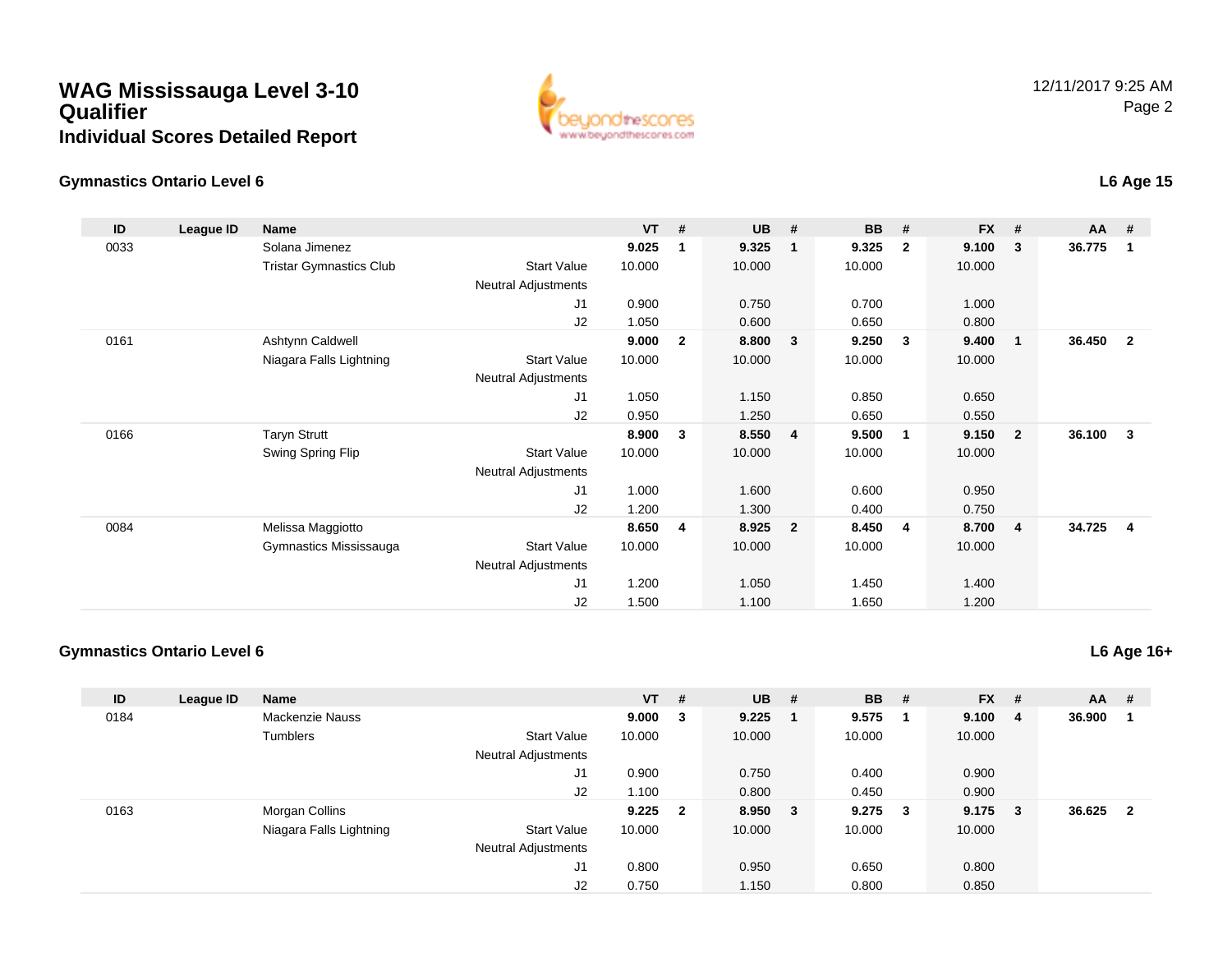| Qualifier | <b>WAG Mississauga Level 3-10</b><br><b>Individual Scores Detailed Report</b> |                                           | beuondthescores |                         |        |                |        |                         |        |                | 12/11/2017 9:25 AM | Page 3                  |
|-----------|-------------------------------------------------------------------------------|-------------------------------------------|-----------------|-------------------------|--------|----------------|--------|-------------------------|--------|----------------|--------------------|-------------------------|
| 0083      | Cassie Martino                                                                |                                           | 9.750           | $\overline{\mathbf{1}}$ | 8.575  | 5              | 8.875  | - 6                     | 9.350  | $\mathbf{1}$   | 36.550             | $\overline{\mathbf{3}}$ |
|           | Gymnastics Mississauga                                                        | <b>Start Value</b><br>Neutral Adjustments | 10.000          |                         | 10.000 |                | 10.000 |                         | 10.000 |                |                    |                         |
|           |                                                                               | J1                                        | 0.250           |                         | 1.500  |                | 1.100  |                         | 0.600  |                |                    |                         |
|           |                                                                               | J2                                        | 0.250           |                         | 1.350  |                | 1.150  |                         | 0.700  |                |                    |                         |
| 0031      | Janna Dolson                                                                  |                                           | 8.800           | 5 <sub>5</sub>          | 8.975  | $\overline{2}$ | 9.475  | $\overline{\mathbf{2}}$ | 9.300  | $\overline{2}$ | 36.550             | $\overline{\mathbf{4}}$ |
|           | <b>Tristar Gymnastics Club</b>                                                | <b>Start Value</b><br>Neutral Adjustments | 10.000          |                         | 10.000 |                | 10.000 |                         | 10.000 |                |                    |                         |
|           |                                                                               | J <sub>1</sub>                            | 1.200           |                         | 0.900  |                | 0.550  |                         | 0.800  |                |                    |                         |
|           |                                                                               | J <sub>2</sub>                            | 1.200           |                         | 1.150  |                | 0.500  |                         | 0.600  |                |                    |                         |
| 0102      | Jaya Toth                                                                     |                                           | 8.850           | 4                       | 8.600  | 4              | 9.125  | 4                       | 9.025  | 5              | 35.600             | - 5                     |
|           | Gymnastics Mississauga                                                        | <b>Start Value</b><br>Neutral Adjustments | 10.000          |                         | 10.000 |                | 10.000 |                         | 10.000 |                |                    |                         |
|           |                                                                               | J1                                        | 1.250           |                         | 1.400  |                | 0.900  |                         | 0.950  |                |                    |                         |
|           |                                                                               | J2                                        | 1.050           |                         | 1.400  |                | 0.850  |                         | 1.000  |                |                    |                         |
| 0013      | Naomi Klassen                                                                 |                                           | 8.525           | - 6                     | 8.225  | 6              | 9.100  | 5                       | 8.850  | 6              | 34.700             | 6                       |
|           | Northumberland                                                                | <b>Start Value</b><br>Neutral Adjustments | 10.000          |                         | 10.000 |                | 10.000 |                         | 10.000 |                |                    |                         |
|           |                                                                               | J <sub>1</sub>                            | 1.450           |                         | 1.900  |                | 0.850  |                         | 1.100  |                |                    |                         |
|           |                                                                               | J2                                        | 1.500           |                         | 1.650  |                | 0.950  |                         | 1.200  |                |                    |                         |

#### **Gymnastics Ontario Level 6**

**L6 Age 9**

| ID   | League ID | Name                  |                            | $VT$ #  |     | <b>UB</b> | #                       | <b>BB</b> | #            | $FX$ # |                | $AA$ # |                |
|------|-----------|-----------------------|----------------------------|---------|-----|-----------|-------------------------|-----------|--------------|--------|----------------|--------|----------------|
| 0142 |           | <b>Ryley McNinch</b>  |                            | 9.200   | - 1 | 9.225     | - 1                     | 9.025     | $\mathbf{2}$ | 9.150  | 3              | 36.600 |                |
|      |           | Gym Magic             | <b>Start Value</b>         | 10.000  |     | 10.000    |                         | 10.000    |              | 10.000 |                |        |                |
|      |           |                       | <b>Neutral Adjustments</b> |         |     |           |                         |           |              |        |                |        |                |
|      |           |                       | J1                         | 0.800   |     | 0.700     |                         | 1.050     |              | 0.800  |                |        |                |
|      |           |                       | J2                         | 0.800   |     | 0.850     |                         | 0.900     |              | 0.900  |                |        |                |
| 0189 |           | Adelyn Hiscocks       |                            | 8.525 4 |     | 8.725     | $\overline{\mathbf{3}}$ | 9.100     | -1           | 9.500  | 1              | 35.850 | $\overline{2}$ |
|      |           | Tumblers              | <b>Start Value</b>         | 10.000  |     | 10.000    |                         | 10.000    |              | 10.000 |                |        |                |
|      |           |                       | <b>Neutral Adjustments</b> |         |     |           |                         |           |              |        |                |        |                |
|      |           |                       | J <sub>1</sub>             | 1.550   |     | 1.350     |                         | 0.900     |              | 0.450  |                |        |                |
|      |           |                       | J2                         | 1.400   |     | 1.200     |                         | 0.900     |              | 0.550  |                |        |                |
| 0152 |           | <b>Brooke Spurvey</b> |                            | 8.700 2 |     | 8.075     | $\overline{\mathbf{4}}$ | 8.675     | -4           | 9.350  | $\overline{2}$ | 34.800 | 3              |
|      |           | Gym Magic             | <b>Start Value</b>         | 10.000  |     | 10.000    |                         | 10.000    |              | 10.000 |                |        |                |
|      |           |                       | <b>Neutral Adjustments</b> |         |     |           |                         |           |              |        |                |        |                |
|      |           |                       | J <sub>1</sub>             | 1.400   |     | 1.950     |                         | 1.400     |              | 0.700  |                |        |                |
|      |           |                       | J2                         | 1.200   |     | 1.900     |                         | 1.250     |              | 0.600  |                |        |                |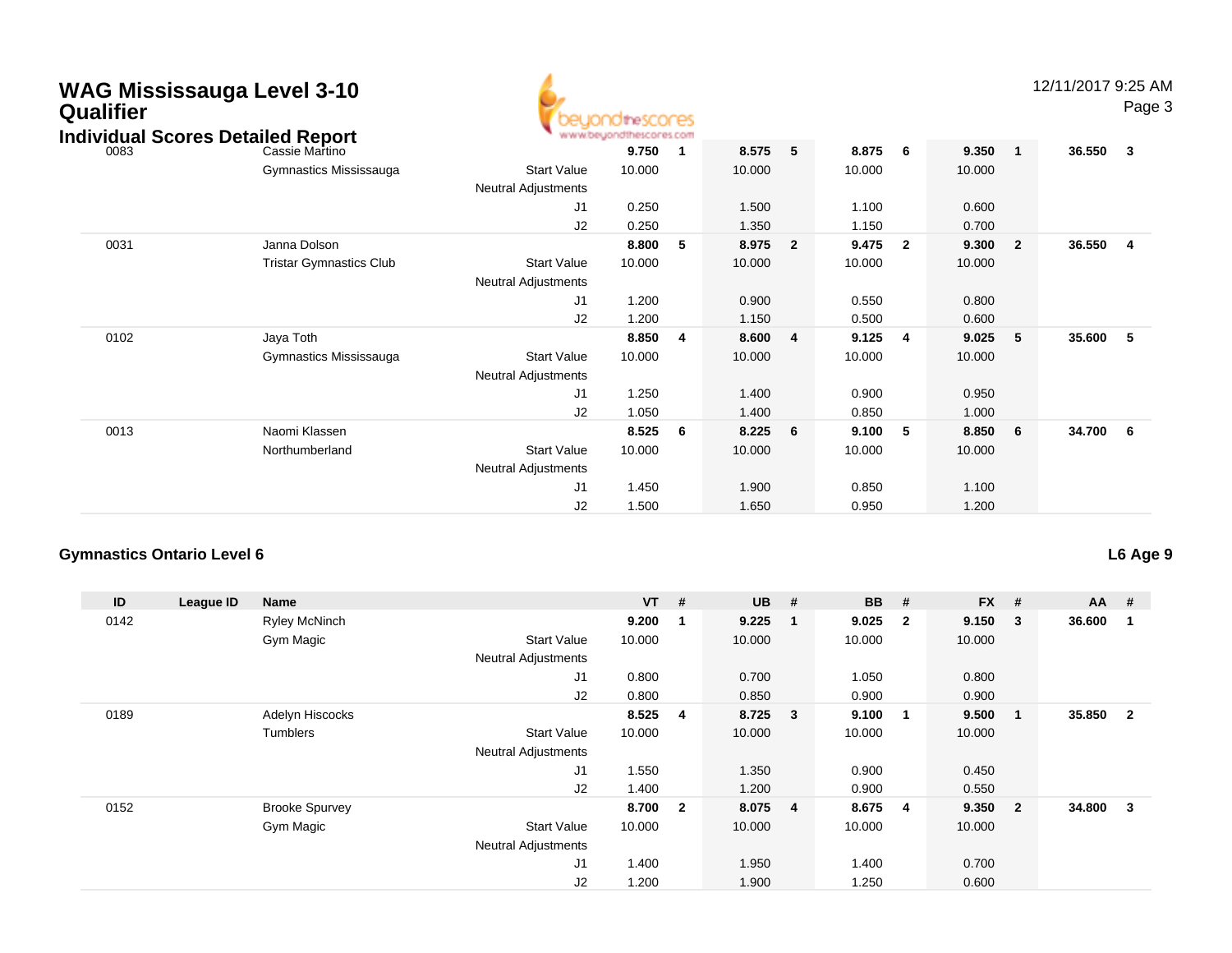

### 12/11/2017 9:25 AM

Page 4

| ndividual Scores Detailed Report |                         |                            | www.oeuonathescores.com |        |        |       |        |  |
|----------------------------------|-------------------------|----------------------------|-------------------------|--------|--------|-------|--------|--|
| 0155                             | Ariya Schmidt           |                            | 8.625                   | 8.800  | 8.725  | 8.075 | 34.225 |  |
|                                  | Niagara Falls Lightning | <b>Start Value</b>         | 10.000                  | 10.000 | 10.000 | 9.500 |        |  |
|                                  |                         | <b>Neutral Adiustments</b> |                         |        |        |       |        |  |
|                                  |                         |                            | .500                    | .250   | .250   | 1.350 |        |  |
|                                  |                         | J2                         | .250                    | 1.150  | .300   | .500  |        |  |

#### **Gymnastics Ontario Level 6L6 Age 10**

| ID   | League ID | <b>Name</b>          |                            | $VT$ # |              | <b>UB</b> | - # | <b>BB</b> | #                       | <b>FX</b> | #              | <b>AA</b> | #                       |
|------|-----------|----------------------|----------------------------|--------|--------------|-----------|-----|-----------|-------------------------|-----------|----------------|-----------|-------------------------|
| 0146 |           | Evangeline Bond      |                            | 8.850  | $\mathbf{2}$ | 8.900     |     | 8.900     | $\overline{\mathbf{2}}$ | 9.350     |                | 36.000    |                         |
|      |           | Gym Magic            | <b>Start Value</b>         | 10.000 |              | 10.000    |     | 10.000    |                         | 10.000    |                |           |                         |
|      |           |                      | <b>Neutral Adjustments</b> |        |              |           |     |           |                         |           |                |           |                         |
|      |           |                      | J1                         | 1.100  |              | 1.250     |     | 1.100     |                         | 0.700     |                |           |                         |
|      |           |                      | J2                         | 1.200  |              | 0.950     |     | 1.100     |                         | 0.600     |                |           |                         |
| 0198 |           | Julia Hunter         |                            | 9.000  |              | 8.500 2   |     | 9.200     |                         | 8.575     | $\overline{2}$ | 35.275    | $\overline{\mathbf{2}}$ |
|      |           | Ajax Acro's Gym Club | <b>Start Value</b>         | 10.000 |              | 10.000    |     | 10.000    |                         | 10.000    |                |           |                         |
|      |           |                      | <b>Neutral Adjustments</b> |        |              |           |     |           |                         |           |                |           |                         |
|      |           |                      | J1                         | 0.900  |              | 1.600     |     | 0.750     |                         | 1.350     |                |           |                         |
|      |           |                      | J2                         | 1.100  |              | 1.400     |     | 0.850     |                         | 1.500     |                |           |                         |

#### **Gymnastics Ontario Level 6**

**L6 Age 11**

| ID   | League ID | Name                           |                            | $VT$ # |                | <b>UB</b> | #                       | <b>BB</b> | #                       | <b>FX</b> | #              | $AA$ # |              |
|------|-----------|--------------------------------|----------------------------|--------|----------------|-----------|-------------------------|-----------|-------------------------|-----------|----------------|--------|--------------|
| 0136 |           | <b>Hayley Braniff</b>          |                            | 8.850  | 3              | 8.975     | $\blacksquare$          | 9.275     | $\overline{\mathbf{2}}$ | 9.550     | $\mathbf 1$    | 36.650 | 1            |
|      |           | Gym Magic                      | <b>Start Value</b>         | 10.000 |                | 10.000    |                         | 10.000    |                         | 10.000    |                |        |              |
|      |           |                                | <b>Neutral Adjustments</b> |        |                |           |                         |           |                         |           |                |        |              |
|      |           |                                | J <sub>1</sub>             | 1.100  |                | 1.000     |                         | 0.750     |                         | 0.450     |                |        |              |
|      |           |                                | J2                         | 1.200  |                | 1.050     |                         | 0.700     |                         | 0.450     |                |        |              |
| 0076 |           | Olivia Kiriakopoulos           |                            | 8.875  | $\overline{2}$ | 8.825     | $\overline{\mathbf{2}}$ | 9.175     | $\overline{\mathbf{3}}$ | 9.275     | $\overline{2}$ | 36.150 | $\mathbf{2}$ |
|      |           | Gymnastics Mississauga         | <b>Start Value</b>         | 10.000 |                | 10.000    |                         | 10.000    |                         | 10.000    |                |        |              |
|      |           |                                | <b>Neutral Adjustments</b> |        |                |           |                         |           |                         |           |                |        |              |
|      |           |                                | J <sub>1</sub>             | 1.200  |                | 1.250     |                         | 0.800     |                         | 0.700     |                |        |              |
|      |           |                                | J2                         | 1.050  |                | 1.100     |                         | 0.850     |                         | 0.750     |                |        |              |
| 0040 |           | <b>Riley Wheeler</b>           |                            | 8.925  | -1             | 8.550 4   |                         | 9.300     | $\overline{\mathbf{1}}$ | 9.200     | $\overline{4}$ | 35.975 | 3            |
|      |           | <b>Tristar Gymnastics Club</b> | <b>Start Value</b>         | 10.000 |                | 10.000    |                         | 10.000    |                         | 10.000    |                |        |              |
|      |           |                                | <b>Neutral Adjustments</b> |        |                |           |                         |           |                         |           |                |        |              |
|      |           |                                | J <sub>1</sub>             | 1.050  |                | 1.500     |                         | 0.650     |                         | 0.800     |                |        |              |
|      |           |                                | J <sub>2</sub>             | 1.100  |                | 1.400     |                         | 0.750     |                         | 0.800     |                |        |              |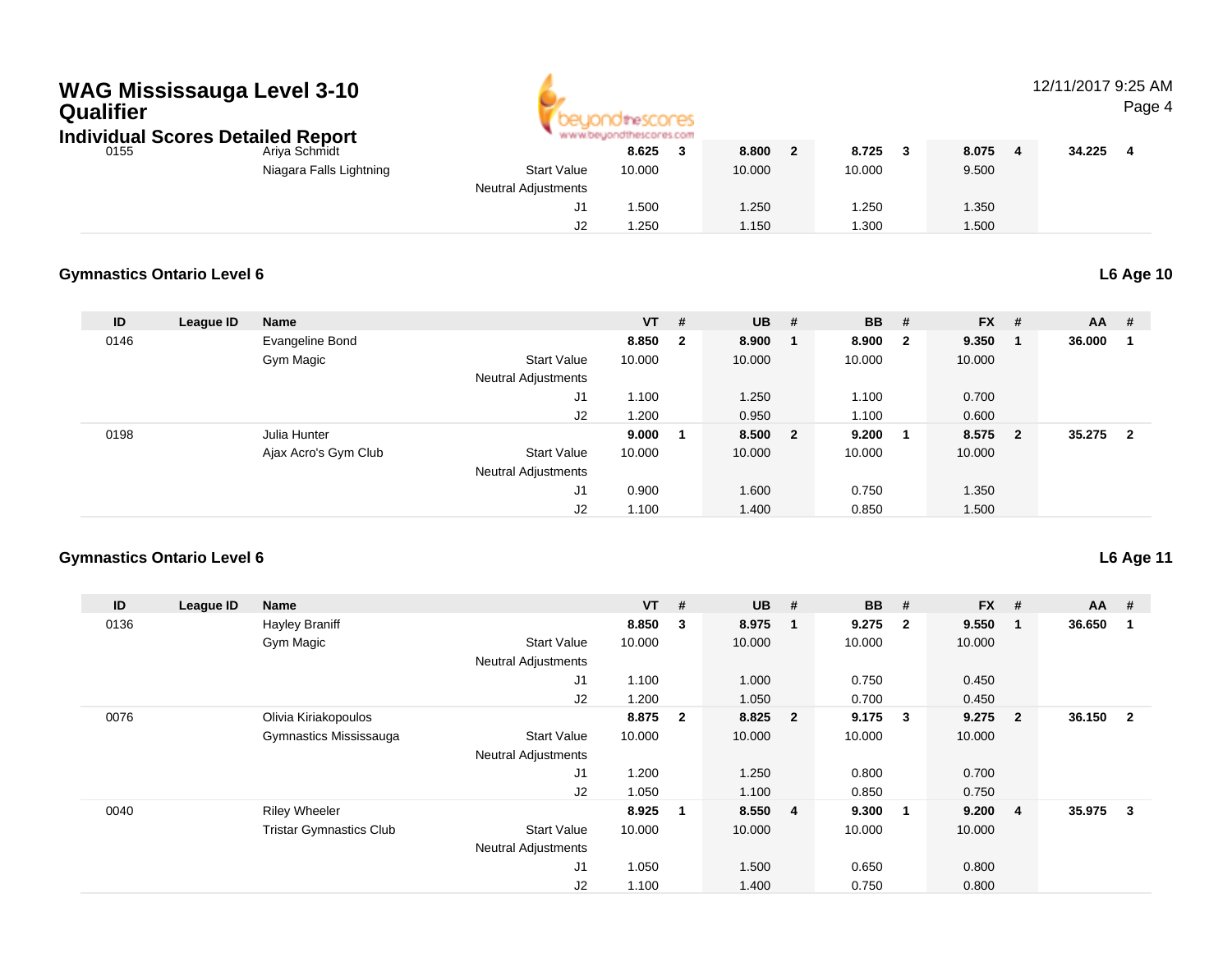| WAG Mississauga Level 3-10<br><b>Qualifier</b><br><b>Individual Scores Detailed Report</b> |                                                           |                                           | <b>ndirescores</b><br>www.beuondthescores.com |                         |                 |                |                 |                |                 |                | 12/11/2017 9:25 AM | Page 5                  |
|--------------------------------------------------------------------------------------------|-----------------------------------------------------------|-------------------------------------------|-----------------------------------------------|-------------------------|-----------------|----------------|-----------------|----------------|-----------------|----------------|--------------------|-------------------------|
| 0065                                                                                       | Jacqueline Flannagan                                      |                                           | 8.825                                         | $\overline{\mathbf{4}}$ | 8.750           | $\mathbf{3}$   | 9.075           | -4             | 9.275           | $\overline{2}$ | 35.925             | $\overline{\mathbf{4}}$ |
|                                                                                            | Gymnastics Mississauga                                    | <b>Start Value</b><br>Neutral Adjustments | 10.000                                        |                         | 10.000          |                | 10.000          |                | 10.000          |                |                    |                         |
|                                                                                            |                                                           | J1                                        | 1.050                                         |                         | 1.150           |                | 0.900           |                | 0.800           |                |                    |                         |
| 0150                                                                                       | <b>Brooklyn Szoke</b>                                     | J2                                        | 1.300<br>8.550                                | - 6                     | 1.350<br>8.350  | 5              | 0.950<br>8.775  | 6              | 0.650<br>9.150  | 5              | 34.825             | - 5                     |
|                                                                                            | Gym Magic                                                 | <b>Start Value</b><br>Neutral Adjustments | 10.000                                        |                         | 10.000          |                | 9.900           |                | 10.000          |                |                    |                         |
|                                                                                            |                                                           | J1<br>J2                                  | 1.400<br>1.500                                |                         | 1.700<br>1.600  |                | 1.050<br>1.200  |                | 0.900<br>0.800  |                |                    |                         |
| 0010                                                                                       | Paige JnBaptiste<br>Northumberland                        | <b>Start Value</b><br>Neutral Adjustments | 8.675<br>10.000                               | - 5                     | 8.250<br>10.000 | 6              | 9.075<br>10.000 | $\overline{4}$ | 8.600<br>9.500  | $\overline{7}$ | 34.600             | $6\overline{6}$         |
|                                                                                            |                                                           | J1<br>J2                                  | 1.200<br>1.450                                |                         | 1.800<br>1.700  |                | 0.900<br>0.950  |                | 1.000<br>0.800  |                |                    |                         |
| 0008                                                                                       | Charlie Taylor- Gillespie<br><b>Owen Sound Satellites</b> | <b>Start Value</b><br>Neutral Adjustments | 8.550<br>10.000                               | - 6                     | 7.775<br>10.000 | $\overline{7}$ | 8.425<br>9.900  | -7             | 8.975<br>10.000 | 6              | 33.725             | $\overline{7}$          |
|                                                                                            |                                                           | J <sub>1</sub><br>J2                      | 1.550<br>1.350                                |                         | 2.300<br>2.150  |                | 1.450<br>1.500  |                | 0.950<br>1.100  |                |                    |                         |

#### **Gymnastics Ontario Level 6**

#### **L6 Age 12 GRP A**

| ID   | League ID | <b>Name</b>                    |                            | <b>VT</b> | #                       | <b>UB</b> | #                       | <b>BB</b> | #  | <b>FX</b> | #              | $AA$ # |                |
|------|-----------|--------------------------------|----------------------------|-----------|-------------------------|-----------|-------------------------|-----------|----|-----------|----------------|--------|----------------|
| 0200 |           | Leah Rickwood                  |                            | 9.125     | $\overline{\mathbf{3}}$ | 8.950     | $\overline{\mathbf{2}}$ | 9.525     | -1 | 9.500     | $\overline{2}$ | 37.100 |                |
|      |           | St. Thomas Elgin               | <b>Start Value</b>         | 10.000    |                         | 10.000    |                         | 10.000    |    | 10.000    |                |        |                |
|      |           |                                | <b>Neutral Adjustments</b> |           |                         |           |                         |           |    |           |                |        |                |
|      |           |                                | J1                         | 0.800     |                         | 1.200     |                         | 0.450     |    | 0.500     |                |        |                |
|      |           |                                | J2                         | 0.950     |                         | 0.900     |                         | 0.500     |    | 0.500     |                |        |                |
| 0034 |           | Maude Puseljic                 |                            | 9.275     | $\overline{\mathbf{2}}$ | 9.150     | $\overline{\mathbf{1}}$ | 8.775     | 6  | 9.550     | 1              | 36.750 | $\overline{2}$ |
|      |           | <b>Tristar Gymnastics Club</b> | <b>Start Value</b>         | 10.000    |                         | 10.000    |                         | 9.900     |    | 10.000    |                |        |                |
|      |           |                                | <b>Neutral Adjustments</b> |           |                         |           |                         |           |    |           |                |        |                |
|      |           |                                | J1                         | 0.700     |                         | 0.700     |                         | 1.100     |    | 0.500     |                |        |                |
|      |           |                                | J2                         | 0.750     |                         | 1.000     |                         | 1.150     |    | 0.400     |                |        |                |
| 0196 |           | Jenna Nyberg                   |                            | 9.300     | -1                      | 8.850     | $\overline{\mathbf{3}}$ | 9.250     | 4  | 9.075     | $\overline{4}$ | 36.475 | 3              |
|      |           | Ajax Acro's Gym Club           | <b>Start Value</b>         | 10.000    |                         | 10.000    |                         | 10.000    |    | 10.000    |                |        |                |
|      |           |                                | <b>Neutral Adjustments</b> |           |                         |           |                         |           |    |           |                |        |                |
|      |           |                                | J1                         | 0.600     |                         | 1.200     |                         | 0.650     |    | 0.850     |                |        |                |
|      |           |                                | J <sub>2</sub>             | 0.800     |                         | 1.100     |                         | 0.850     |    | 1.000     |                |        |                |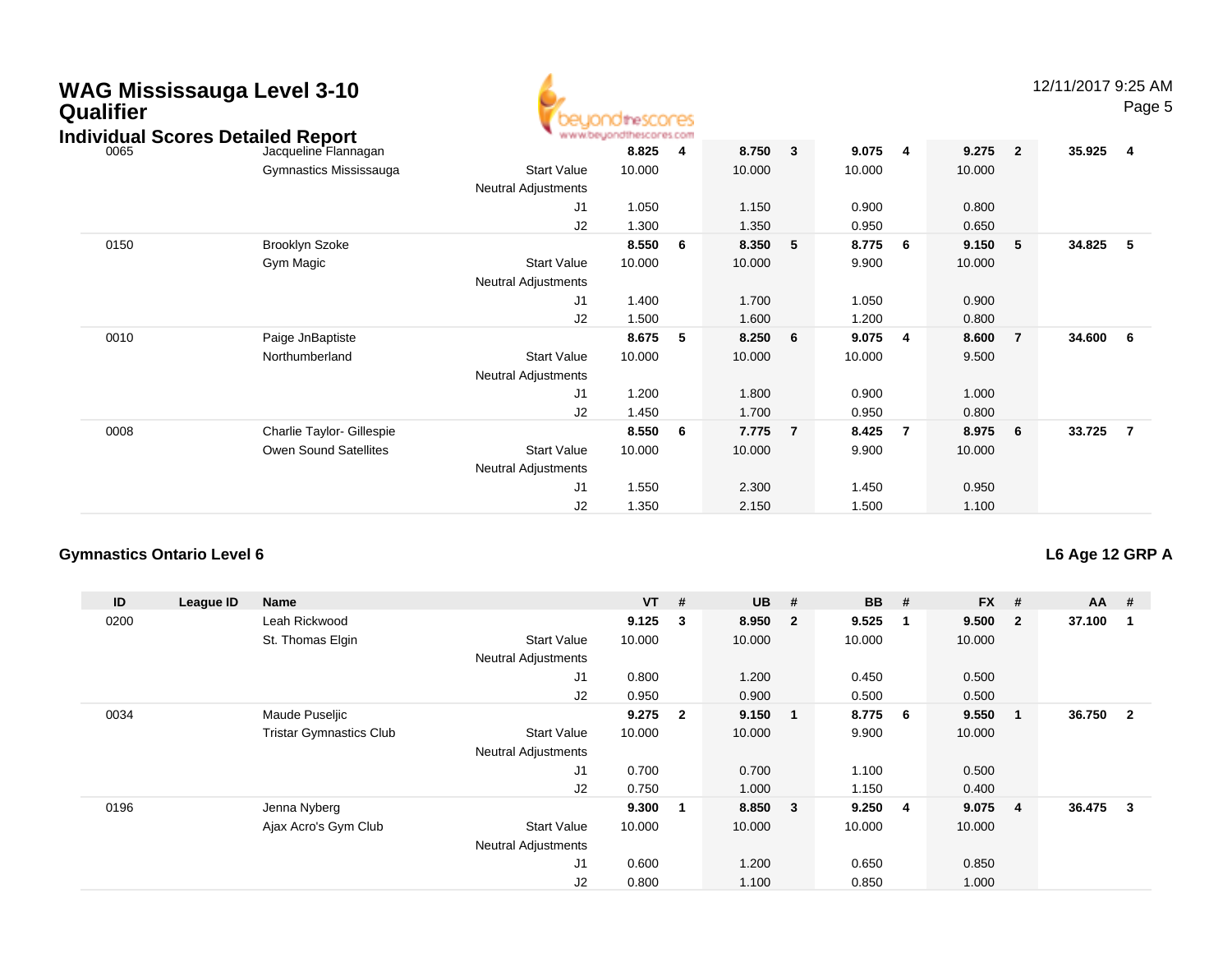| <b>Qualifier</b> | WAG Mississauga Level 3-10<br><b>Individual Scores Detailed Report</b> |                       |                                                  | escores |                         |        |                |        |                |        |              | 12/11/2017 9:25 AM | Page 6         |
|------------------|------------------------------------------------------------------------|-----------------------|--------------------------------------------------|---------|-------------------------|--------|----------------|--------|----------------|--------|--------------|--------------------|----------------|
|                  | 0147                                                                   | <b>Brooke Coakley</b> |                                                  | 9.050   | $\overline{\mathbf{4}}$ | 8.350  | 6              | 9.300  | $\mathbf{3}$   | 9.250  | $\mathbf{3}$ | 35.950             | $\overline{4}$ |
|                  |                                                                        | Gym Magic             | <b>Start Value</b><br><b>Neutral Adjustments</b> | 10.000  |                         | 10.000 |                | 9.900  |                | 10.000 |              |                    |                |
|                  |                                                                        |                       | J1                                               | 1.000   |                         | 1.650  |                | 0.600  |                | 0.850  |              |                    |                |
|                  |                                                                        |                       | J2                                               | 0.900   |                         | 1.650  |                | 0.600  |                | 0.650  |              |                    |                |
|                  | 0188                                                                   | Lilly Ghanem          |                                                  | 8.625   | 6                       | 8.625  | $\overline{4}$ | 9.325  | $\overline{2}$ | 9.050  | 5            | 35.625             | -5             |
|                  |                                                                        | <b>Tumblers</b>       | <b>Start Value</b><br><b>Neutral Adjustments</b> | 10.000  |                         | 10.000 |                | 10.000 |                | 10.000 |              |                    |                |
|                  |                                                                        |                       | J1                                               | 1.450   |                         | 1.250  |                | 0.650  |                | 0.900  |              |                    |                |
|                  |                                                                        |                       | J <sub>2</sub>                                   | 1.300   |                         | 1.500  |                | 0.700  |                | 1.000  |              |                    |                |
|                  | 0228                                                                   | Maeve Blake           |                                                  | 8.850   | - 5                     | 8.400  | 5              | 9.000  | - 5            | 9.025  | 6            | 35.275             | 6              |
|                  |                                                                        | North Bay Apollo      | <b>Start Value</b><br><b>Neutral Adjustments</b> | 10.000  |                         | 10.000 |                | 10.000 |                | 10.000 |              |                    |                |
|                  |                                                                        |                       | J1                                               | 1.100   |                         | 1.500  |                | 1.000  |                | 0.850  |              |                    |                |

J2

1.200 1.700 1.000 1.100

#### **Gymnastics Ontario Level 6**

**L6 Age 13 GRP A**

| ID   | League ID | <b>Name</b>            |                            | $VT$ # |              | <b>UB</b> | #                       | <b>BB</b> | #              | <b>FX</b> | #              | $AA$ # |              |
|------|-----------|------------------------|----------------------------|--------|--------------|-----------|-------------------------|-----------|----------------|-----------|----------------|--------|--------------|
| 0153 |           | Natalia Paz            |                            | 8.575  | 9            | 9.350     | $\mathbf{1}$            | 9.825     | -1             | 9.625     | $\mathbf{1}$   | 37.375 | 1            |
|      |           | Gymnastics Mississauga | <b>Start Value</b>         | 10.000 |              | 10.000    |                         | 10.000    |                | 10.000    |                |        |              |
|      |           |                        | <b>Neutral Adjustments</b> |        |              |           |                         |           |                |           |                |        |              |
|      |           |                        | J1                         | 1.500  |              | 0.700     |                         | 0.150     |                | 0.400     |                |        |              |
|      |           |                        | J2                         | 1.350  |              | 0.600     |                         | 0.200     |                | 0.350     |                |        |              |
| 0059 |           | Sasha Donald           |                            | 9.475  | $\mathbf{2}$ | 9.175     | $\overline{\mathbf{2}}$ | 9.300     | $\overline{4}$ | 9.250     | $\overline{7}$ | 37.200 | $\mathbf{2}$ |
|      |           | Gymnastics Mississauga | <b>Start Value</b>         | 10.000 |              | 10.000    |                         | 10.000    |                | 10.000    |                |        |              |
|      |           |                        | <b>Neutral Adjustments</b> |        |              |           |                         |           |                |           |                |        |              |
|      |           |                        | J1                         | 0.550  |              | 0.800     |                         | 0.700     |                | 0.700     |                |        |              |
|      |           |                        | J2                         | 0.500  |              | 0.850     |                         | 0.700     |                | 0.800     |                |        |              |
| 0187 |           | Clara Ball             |                            | 8.725  | 8            | 9.150     | $\mathbf{3}$            | 9.400     | $\mathbf{3}$   | 9.525     | $\mathbf{3}$   | 36.800 | 3            |
|      |           | Tumblers               | <b>Start Value</b>         | 10.000 |              | 10.000    |                         | 10.000    |                | 10.000    |                |        |              |
|      |           |                        | Neutral Adjustments        |        |              |           |                         |           |                |           |                |        |              |
|      |           |                        | J1                         | 1.300  |              | 0.750     |                         | 0.700     |                | 0.450     |                |        |              |
|      |           |                        | J2                         | 1.250  |              | 0.950     |                         | 0.500     |                | 0.500     |                |        |              |
| 0052 |           | Jasmina Cashmore       |                            | 8.925  | 6            | 9.025     | $\overline{4}$          | 9.300     | -4             | 9.550     | $\overline{2}$ | 36.800 | 4            |
|      |           | Gymnastics Mississauga | <b>Start Value</b>         | 10.000 |              | 10.000    |                         | 10.000    |                | 10.000    |                |        |              |
|      |           |                        | Neutral Adjustments        |        |              |           |                         |           |                |           |                |        |              |
|      |           |                        | J1                         | 1.150  |              | 0.850     |                         | 0.650     |                | 0.450     |                |        |              |
|      |           |                        | J <sub>2</sub>             | 1.000  |              | 1.100     |                         | 0.750     |                | 0.450     |                |        |              |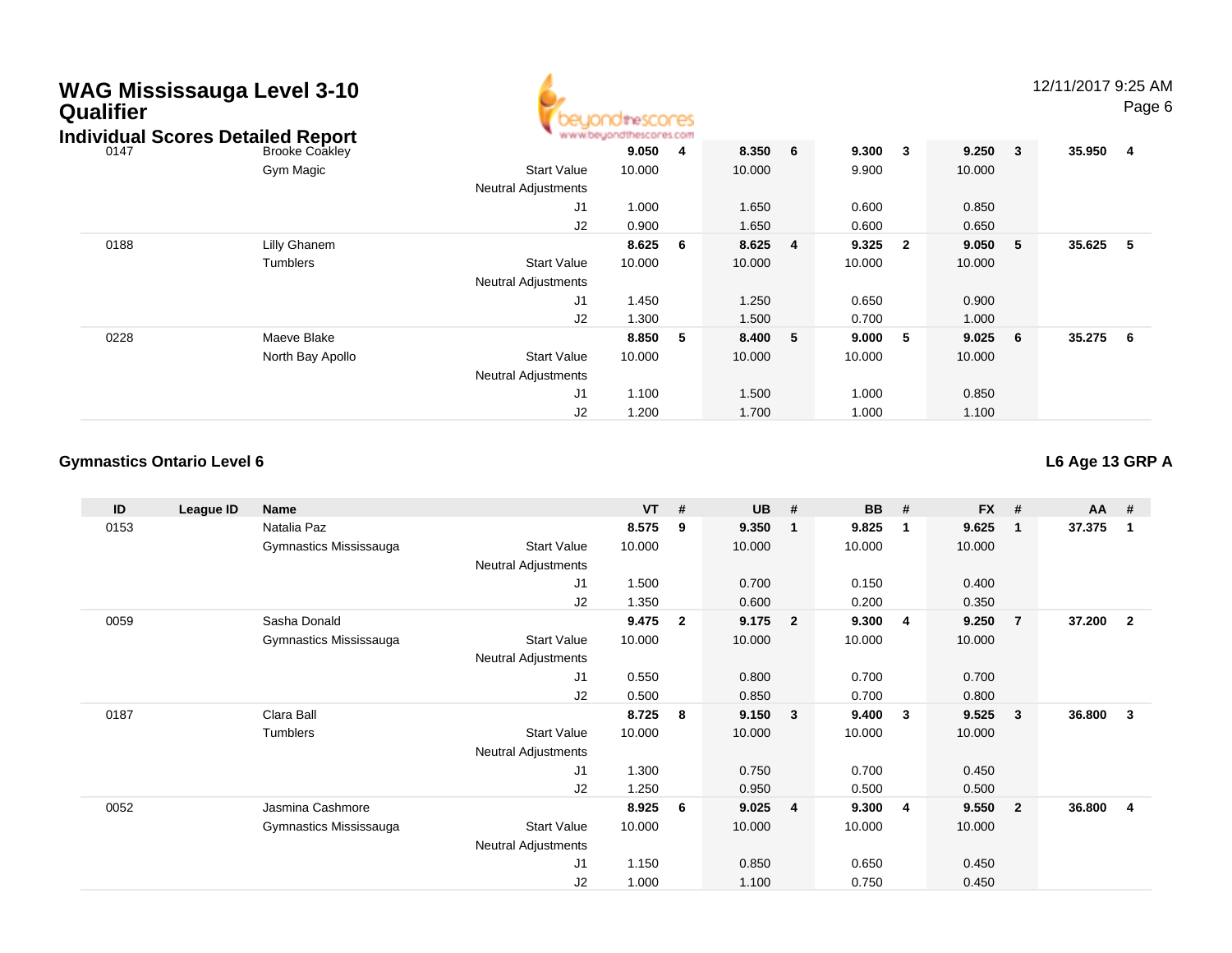| <b>WAG Mississauga Level 3-10</b><br>Qualifier<br><b>Individual Scores Detailed Report</b> |                                 |                                                  | beuondthescores<br>www.beyondthescores.com |                         |        |                |        |                |        |                | 12/11/2017 9:25 AM | Page 7         |
|--------------------------------------------------------------------------------------------|---------------------------------|--------------------------------------------------|--------------------------------------------|-------------------------|--------|----------------|--------|----------------|--------|----------------|--------------------|----------------|
| 0194                                                                                       | Maiden Fernandes                |                                                  | 9.500                                      | $\overline{\mathbf{1}}$ | 8.700  | 5              | 9.600  | $\overline{2}$ | 8.850  | 9              | 36.650             | 5              |
|                                                                                            | Ajax Acro's Gym Club            | <b>Start Value</b><br><b>Neutral Adjustments</b> | 10.000                                     |                         | 10.000 |                | 10.000 |                | 10.000 |                |                    |                |
|                                                                                            |                                 | J1                                               | 0.450                                      |                         | 1.400  |                | 0.350  |                | 1.200  |                |                    |                |
|                                                                                            |                                 | J2                                               | 0.550                                      |                         | 1.200  |                | 0.450  |                | 1.100  |                |                    |                |
| 0043                                                                                       | Selena Amaral                   |                                                  | 9.225                                      | $\overline{\mathbf{3}}$ | 8.575  | 6              | 8.975  | $\overline{7}$ | 9.425  | $\overline{4}$ | 36.200             | 6              |
|                                                                                            | Gymnastics Mississauga          | <b>Start Value</b><br><b>Neutral Adjustments</b> | 10.000                                     |                         | 10.000 |                | 10.000 |                | 10.000 |                |                    |                |
|                                                                                            |                                 | J1                                               | 0.750                                      |                         | 1.500  |                | 0.950  |                | 0.600  |                |                    |                |
|                                                                                            |                                 | J2                                               | 0.800                                      |                         | 1.350  |                | 1.100  |                | 0.550  |                |                    |                |
| 0229                                                                                       | Jenna Lowe                      |                                                  | 9.125                                      | $\overline{4}$          | 8.500  | $\overline{7}$ | 9.050  | 6              | 9.400  | 5              | 36.075             | $\overline{7}$ |
|                                                                                            | North Bay Apollo                | <b>Start Value</b>                               | 10.000                                     |                         | 10.000 |                | 10.000 |                | 10.000 |                |                    |                |
|                                                                                            |                                 | <b>Neutral Adjustments</b>                       |                                            |                         |        |                |        |                |        |                |                    |                |
|                                                                                            |                                 | J1                                               | 0.850                                      |                         | 1.550  |                | 0.850  |                | 0.650  |                |                    |                |
|                                                                                            |                                 | J2                                               | 0.900                                      |                         | 1.450  |                | 1.050  |                | 0.550  |                |                    |                |
| 0127                                                                                       | Ella Bergeron                   |                                                  | 8.950                                      | -5                      | 7.900  | 9              | 8.950  | 8              | 9.375  | 6              | 35.175             | - 8            |
|                                                                                            | <b>Toronto Premier Gym Club</b> | <b>Start Value</b>                               | 10.000                                     |                         | 10.000 |                | 10.000 |                | 10.000 |                |                    |                |
|                                                                                            |                                 | <b>Neutral Adjustments</b>                       |                                            |                         |        |                |        |                |        |                |                    |                |
|                                                                                            |                                 | J <sub>1</sub>                                   | 1.100                                      |                         | 2.000  |                | 0.950  |                | 0.550  |                |                    |                |
|                                                                                            |                                 | J2                                               | 1.000                                      |                         | 2.200  |                | 1.150  |                | 0.700  |                |                    |                |
| 0070                                                                                       | Kira Hamilton                   |                                                  | 8.925                                      | - 6                     | 8.225  | 8              | 8.575  | 9              | 9.200  | 8              | 34.925             | 9              |
|                                                                                            | Gymnastics Mississauga          | <b>Start Value</b>                               | 10.000                                     |                         | 10.000 |                | 10.000 |                | 10.000 |                |                    |                |
|                                                                                            |                                 | <b>Neutral Adjustments</b>                       |                                            |                         |        |                |        |                |        |                |                    |                |
|                                                                                            |                                 | J <sub>1</sub>                                   | 1.050                                      |                         | 1.850  |                | 1.500  |                | 0.750  |                |                    |                |
|                                                                                            |                                 | J2                                               | 1.100                                      |                         | 1.700  |                | 1.350  |                | 0.850  |                |                    |                |

#### **Gymnastics Ontario Level 6**

| L6 Age 13 GRP B |
|-----------------|
|-----------------|

| ID   | League ID | <b>Name</b>                    |                            | <b>VT</b> | #            | <b>UB</b> | #   | <b>BB</b> | #            | $FX$ # |                | $AA$ #   |  |
|------|-----------|--------------------------------|----------------------------|-----------|--------------|-----------|-----|-----------|--------------|--------|----------------|----------|--|
| 0036 |           | Janayla Small                  |                            | 9.175     | $\mathbf{3}$ | 9.375     |     | 9.600     | $\mathbf{2}$ | 9.700  | $\overline{2}$ | 37.850   |  |
|      |           | <b>Tristar Gymnastics Club</b> | <b>Start Value</b>         | 10.000    |              | 10.000    |     | 10.000    |              | 10.000 |                |          |  |
|      |           |                                | <b>Neutral Adjustments</b> |           |              |           |     |           |              |        |                |          |  |
|      |           |                                | J1                         | 0.800     |              | 0.650     |     | 0.350     |              | 0.300  |                |          |  |
|      |           |                                | J2                         | 0.850     |              | 0.600     |     | 0.450     |              | 0.300  |                |          |  |
| 0032 |           | Maelys Halasz                  |                            | 8.825     | - 6          | 9.100     | - 3 | 9.725     | 1            | 9.775  |                | 37.425 2 |  |
|      |           | <b>Tristar Gymnastics Club</b> | <b>Start Value</b>         | 10.000    |              | 10.000    |     | 10.000    |              | 10.000 |                |          |  |
|      |           |                                | <b>Neutral Adjustments</b> |           |              |           |     |           |              |        |                |          |  |
|      |           |                                | J1                         | 1.150     |              | 1.000     |     | 0.300     |              | 0.250  |                |          |  |
|      |           |                                | J2                         | 1.200     |              | 0.800     |     | 0.250     |              | 0.200  |                |          |  |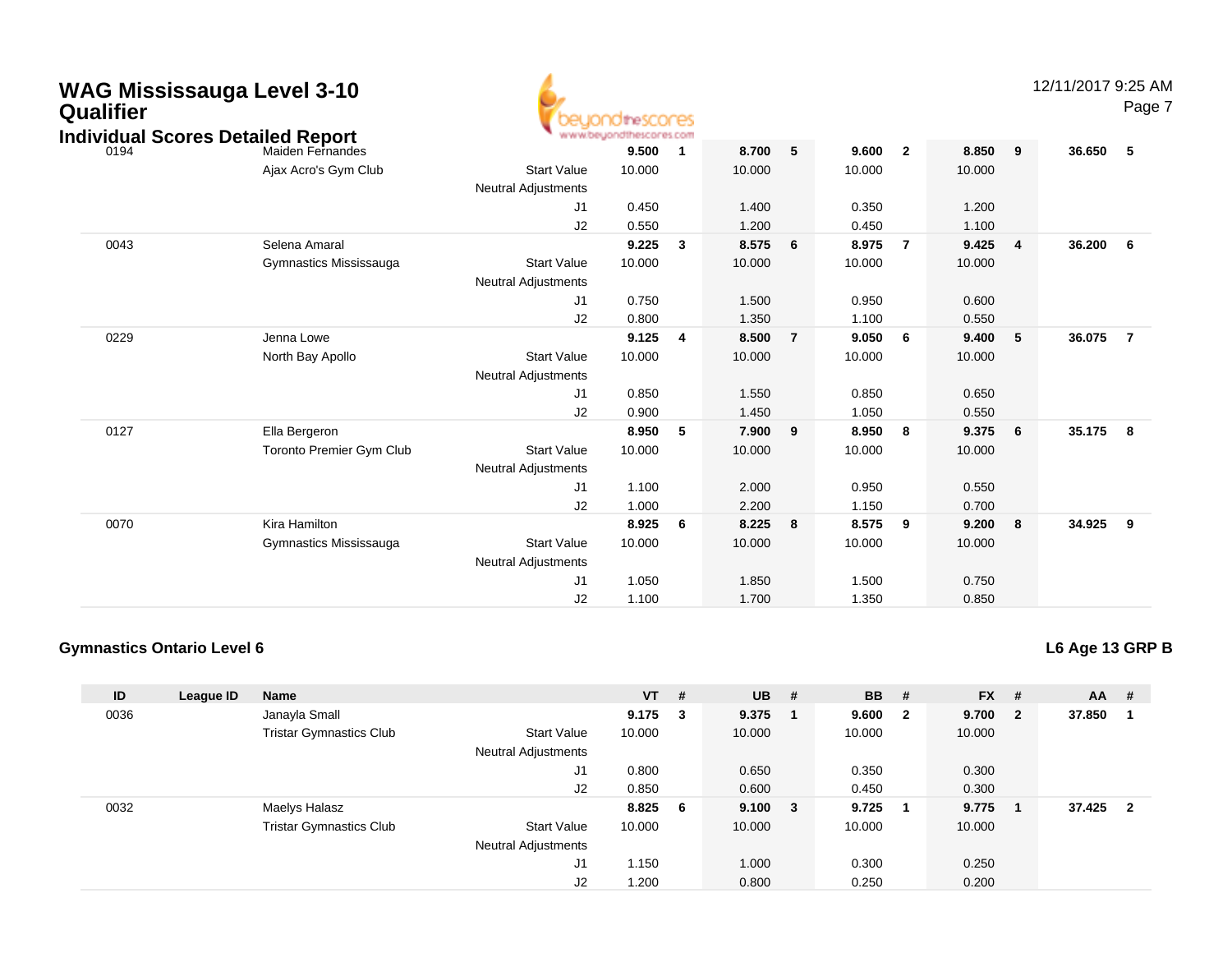| Qualifier | <b>WAG Mississauga Level 3-10</b><br><b>Individual Scores Detailed Report</b> |                          |                            | the SCOCES<br>www.beyondthescores.com |                         |        |                |          |                |        |            | 12/11/2017 9:25 AM | Page 8           |
|-----------|-------------------------------------------------------------------------------|--------------------------|----------------------------|---------------------------------------|-------------------------|--------|----------------|----------|----------------|--------|------------|--------------------|------------------|
|           | 0159                                                                          | Riley Wilson             |                            | 9.500                                 | $\overline{\mathbf{1}}$ | 9.125  | $\mathbf{2}$   | 9.000    | 8              | 9.550  | 3          | 37.175             | $\boldsymbol{3}$ |
|           |                                                                               | Niagara Falls Lightning  | <b>Start Value</b>         | 10.000                                |                         | 10.000 |                | 10.000   |                | 10.000 |            |                    |                  |
|           |                                                                               |                          | <b>Neutral Adjustments</b> |                                       |                         |        |                |          |                |        |            |                    |                  |
|           |                                                                               |                          | J1                         | 0.500                                 |                         | 1.000  |                | 1.100    |                | 0.500  |            |                    |                  |
|           |                                                                               |                          | J2                         | 0.500                                 |                         | 0.750  |                | 0.900    |                | 0.400  |            |                    |                  |
|           | 0045                                                                          | Angelica Balestra        |                            | 8.825                                 | - 6                     | 8.900  | 5              | 9.475    | 3              | 9.350  | 6          | 36.550             | 4                |
|           |                                                                               | Gymnastics Mississauga   | <b>Start Value</b>         | 10.000                                |                         | 10.000 |                | 10.000   |                | 10.000 |            |                    |                  |
|           |                                                                               |                          | <b>Neutral Adjustments</b> |                                       |                         |        |                |          |                |        |            |                    |                  |
|           |                                                                               |                          | J1                         | 1.150                                 |                         | 1.000  |                | 0.450    |                | 0.650  |            |                    |                  |
|           |                                                                               |                          | J2                         | 1.200                                 |                         | 1.200  |                | 0.600    |                | 0.650  |            |                    |                  |
|           | 0098                                                                          | <b>Hunter Sinclair</b>   |                            | 9.450                                 | $\overline{\mathbf{2}}$ | 8.400  | 9              | 9.050    | 6              | 9.550  | 3          | 36.450             | 5                |
|           |                                                                               | Gymnastics Mississauga   | <b>Start Value</b>         | 10.000                                |                         | 10.000 |                | 10.000   |                | 10.000 |            |                    |                  |
|           |                                                                               |                          | <b>Neutral Adjustments</b> |                                       |                         |        |                |          |                |        |            |                    |                  |
|           |                                                                               |                          | J1                         | 0.600                                 |                         | 1.600  |                | 0.900    |                | 0.500  |            |                    |                  |
|           |                                                                               |                          | J <sub>2</sub>             | 0.500                                 |                         | 1.600  |                | 1.000    |                | 0.400  |            |                    |                  |
|           | 0086                                                                          | Kailee Ng                |                            | 9.075                                 | 4                       | 8.700  | $\overline{7}$ | 9.475    | 3              | 9.175  | 9          | 36.425             | 6                |
|           |                                                                               | Gymnastics Mississauga   | <b>Start Value</b>         | 10.000                                |                         | 10.000 |                | 10.000   |                | 10.000 |            |                    |                  |
|           |                                                                               |                          | <b>Neutral Adjustments</b> |                                       |                         |        |                |          |                |        |            |                    |                  |
|           |                                                                               |                          | J1                         | 0.950                                 |                         | 1.250  |                | 0.550    |                | 0.850  |            |                    |                  |
|           |                                                                               |                          | J2                         | 0.900                                 |                         | 1.350  |                | 0.500    |                | 0.800  |            |                    |                  |
|           | 0126                                                                          | Poet Clark               |                            | 8.825                                 | - 6                     | 8.925  | 4              | 9.025    | $\overline{7}$ | 9.350  | 6          | 36.125 7           |                  |
|           |                                                                               | Toronto Premier Gym Club | <b>Start Value</b>         | 10.000                                |                         | 10.000 |                | 10.000   |                | 10.000 |            |                    |                  |
|           |                                                                               |                          | <b>Neutral Adjustments</b> |                                       |                         |        |                |          |                |        |            |                    |                  |
|           |                                                                               |                          | J1                         | 1.150                                 |                         | 1.050  |                | 0.950    |                | 0.700  |            |                    |                  |
|           |                                                                               |                          | J2                         | 1.200                                 |                         | 1.100  |                | 1.000    |                | 0.600  |            |                    |                  |
|           | 0066                                                                          | Kiera Forbes             |                            | 8.900                                 | 5                       | 8.750  | 6              | 8.950    | 9              | 9.175  | 9          | 35.775             | 8                |
|           |                                                                               | Gymnastics Mississauga   | <b>Start Value</b>         | 10.000                                |                         | 10.000 |                | 10.000   |                | 10.000 |            |                    |                  |
|           |                                                                               |                          | <b>Neutral Adjustments</b> |                                       |                         |        |                |          |                |        |            |                    |                  |
|           |                                                                               |                          | J1                         | 1.200                                 |                         | 1.350  |                | 1.000    |                | 0.750  |            |                    |                  |
|           |                                                                               |                          | J2                         | 1.000                                 |                         | 1.150  |                | 1.100    |                | 0.900  |            |                    |                  |
|           | 0148                                                                          | Minna Maitinsky          |                            | 8.475                                 | 9                       | 8.625  | 8              | 9.150    | 5              | 9.225  | 8          | 35.475             | - 9              |
|           |                                                                               | Gym Magic                | <b>Start Value</b>         | 10.000                                |                         | 10.000 |                | 9.900    |                | 10.000 |            |                    |                  |
|           |                                                                               |                          | <b>Neutral Adjustments</b> |                                       |                         |        |                |          |                |        |            |                    |                  |
|           |                                                                               |                          | J1                         | 1.450                                 |                         | 1.350  |                | 0.650    |                | 0.850  |            |                    |                  |
|           |                                                                               |                          | J2                         | 1.600                                 |                         | 1.400  |                | 0.850    |                | 0.700  |            |                    |                  |
|           | 0060                                                                          | Alexis Dimantakos        |                            | 8.450 10                              |                         | 7.725  | 11             | 8.850 10 |                | 9.475  | $\sqrt{5}$ | 34.500 10          |                  |
|           |                                                                               | Gymnastics Mississauga   | <b>Start Value</b>         | 10.000                                |                         | 10.000 |                | 10.000   |                | 10.000 |            |                    |                  |
|           |                                                                               |                          | Neutral Adjustments        |                                       |                         |        |                |          |                |        |            |                    |                  |
|           |                                                                               |                          | J1                         | 1.500                                 |                         | 2.050  |                | 1.250    |                | 0.500  |            |                    |                  |
|           |                                                                               |                          | J2                         | 1.600                                 |                         | 2.500  |                | 1.050    |                | 0.550  |            |                    |                  |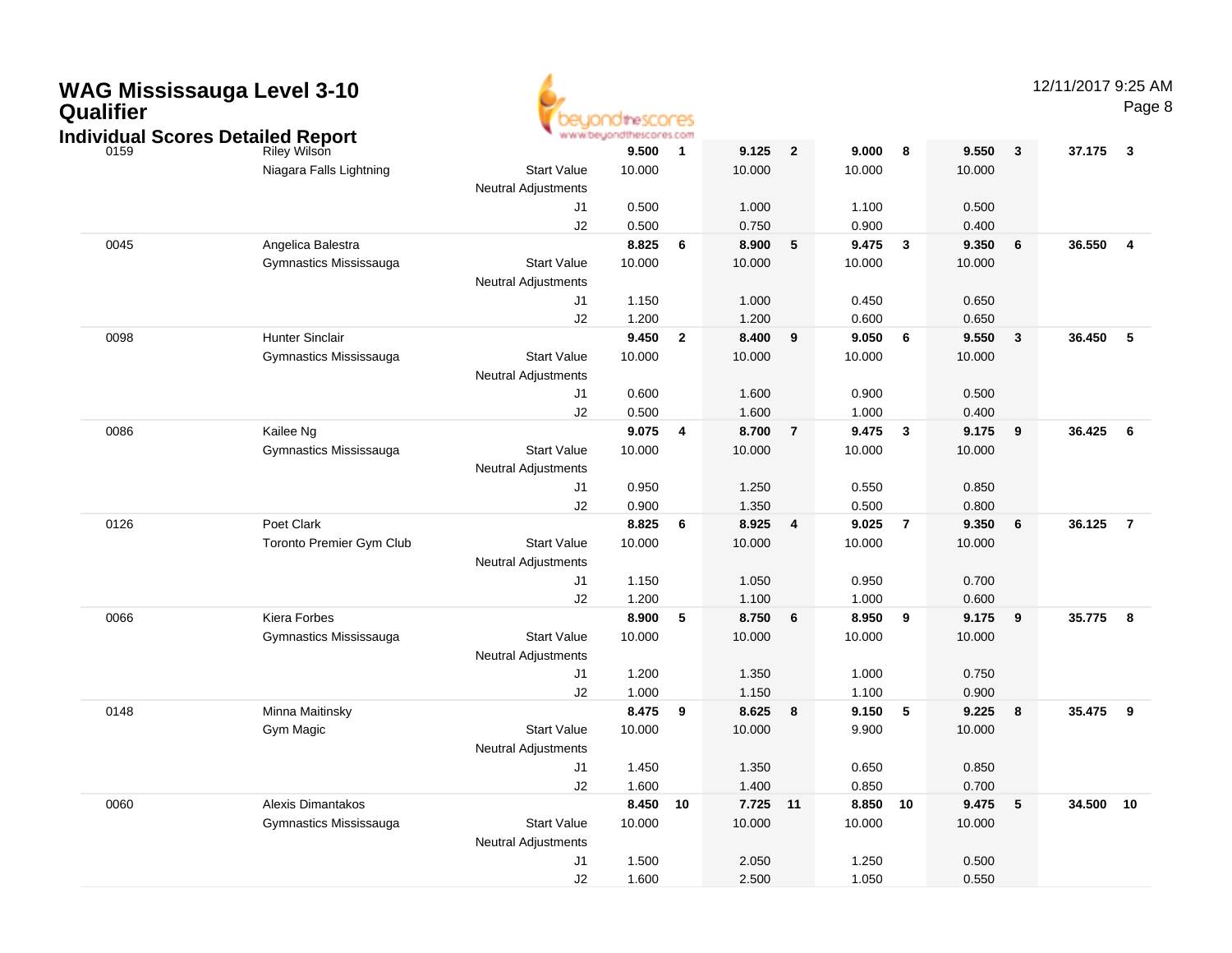## **WAG Mississauga Level 3-10 Qualifier**



### 12/11/2017 9:25 AM

Page 9

**Individual Scores Detailed Report**

|      | aaal Ocores Detaned Report |                     |        |    |        |    |        |    |        |    |        |    |
|------|----------------------------|---------------------|--------|----|--------|----|--------|----|--------|----|--------|----|
| 0230 | Emma Fichault              |                     | 8.200  | 11 | 8.050  | 10 | 8.825  | 11 | 9.050  | 11 | 34.125 | 11 |
|      | North Bay Apollo           | <b>Start Value</b>  | 10.000 |    | 10.000 |    | 10.000 |    | 10.000 |    |        |    |
|      |                            | Neutral Adjustments |        |    |        |    |        |    |        |    |        |    |
|      |                            |                     | .950   |    | 2.100  |    | l.150  |    | 0.950  |    |        |    |
|      |                            | J2                  | 1.650  |    | 1.800  |    | .200   |    | 0.950  |    |        |    |
|      |                            |                     |        |    |        |    |        |    |        |    |        |    |

#### **Gymnastics Ontario Level 6**

**L6 Age 12 GRP B**

| ID   | <b>League ID</b> | <b>Name</b>            |                            | $VT$ # |                | <b>UB</b> | #                       | <b>BB</b> | #              | <b>FX</b> | #              | <b>AA</b> | #              |
|------|------------------|------------------------|----------------------------|--------|----------------|-----------|-------------------------|-----------|----------------|-----------|----------------|-----------|----------------|
| 0081 |                  | Breanna Lucienbaker    |                            | 9.125  | $\overline{1}$ | 8.700     | $\overline{2}$          | 9.525     | $\overline{1}$ | 9.450     | $\overline{2}$ | 36.800    | $\mathbf{1}$   |
|      |                  | Gymnastics Mississauga | <b>Start Value</b>         | 10.000 |                | 10.000    |                         | 10.000    |                | 10.000    |                |           |                |
|      |                  |                        | <b>Neutral Adjustments</b> |        |                |           |                         |           |                |           |                |           |                |
|      |                  |                        | J1                         | 0.850  |                | 1.200     |                         | 0.400     |                | 0.500     |                |           |                |
|      |                  |                        | J2                         | 0.900  |                | 1.400     |                         | 0.550     |                | 0.600     |                |           |                |
| 0149 |                  | Daniella Preston       |                            | 9.025  | $\overline{2}$ | 8.900     | $\overline{1}$          | 9.150     | $\overline{2}$ | 9.425     | $\mathbf{3}$   | 36.500    | $\overline{2}$ |
|      |                  | Gym Magic              | <b>Start Value</b>         | 10.000 |                | 10.000    |                         | 9.900     |                | 10.000    |                |           |                |
|      |                  |                        | Neutral Adjustments        |        |                |           |                         |           |                |           |                |           |                |
|      |                  |                        | J1                         | 1.000  |                | 1.100     |                         | 0.650     |                | 0.650     |                |           |                |
|      |                  |                        | J2                         | 0.950  |                | 1.100     |                         | 0.850     |                | 0.500     |                |           |                |
| 0011 |                  | <b>Cruz Nevin</b>      |                            | 8.775  | $\overline{4}$ | 8.650     | $\overline{\mathbf{3}}$ | 8.750     | $\overline{7}$ | 9.125     | $\overline{4}$ | 35.300    | $\mathbf{3}$   |
|      |                  | Northumberland         | <b>Start Value</b>         | 10.000 |                | 10.000    |                         | 10.000    |                | 10.000    |                |           |                |
|      |                  |                        | <b>Neutral Adjustments</b> |        |                |           |                         |           |                |           |                |           |                |
|      |                  |                        | J1                         | 1.200  |                | 1.450     |                         | 1.150     |                | 0.850     |                |           |                |
|      |                  |                        | J2                         | 1.250  |                | 1.250     |                         | 1.350     |                | 0.900     |                |           |                |
| 0197 |                  | <b>Hailey Maguire</b>  |                            | 8.775  | $\overline{4}$ | 8.500     | $\overline{\mathbf{4}}$ | 8.950     | $\overline{4}$ | 8.750     | 5              | 34.975    | $\overline{4}$ |
|      |                  | Ajax Acro's Gym Club   | <b>Start Value</b>         | 10.000 |                | 10.000    |                         | 10.000    |                | 10.000    |                |           |                |
|      |                  |                        | <b>Neutral Adjustments</b> |        |                |           |                         |           |                |           |                |           |                |
|      |                  |                        | J1                         | 1.200  |                | 1.500     |                         | 1.000     |                | 1.300     |                |           |                |
|      |                  |                        | J2                         | 1.250  |                | 1.500     |                         | 1.100     |                | 1.200     |                |           |                |
| 0085 |                  | Tea Moore              |                            | 8.375  | $\overline{7}$ | 8.100     | 6                       | 8.850     | 5              | 9.625     | $\overline{1}$ | 34.950    | 5              |
|      |                  | Gymnastics Mississauga | <b>Start Value</b>         | 10.000 |                | 10.000    |                         | 10.000    |                | 10.000    |                |           |                |
|      |                  |                        | Neutral Adjustments        |        |                |           |                         |           |                |           |                |           |                |
|      |                  |                        | J1                         | 1.500  |                | 2.000     |                         | 1.100     |                | 0.400     |                |           |                |
|      |                  |                        | J2                         | 1.750  |                | 1.800     |                         | 1.200     |                | 0.350     |                |           |                |
| 0199 |                  | <b>Clare Morrow</b>    |                            | 8.725  | 6              | 8.300     | $5^{\circ}$             | 9.000     | $\mathbf{3}$   | 8.450     | $\overline{7}$ | 34.475    | 6              |
|      |                  | St. Thomas Elgin       | <b>Start Value</b>         | 10.000 |                | 10.000    |                         | 10.000    |                | 9.500     |                |           |                |
|      |                  |                        | <b>Neutral Adjustments</b> |        |                |           |                         |           |                |           |                |           |                |
|      |                  |                        | J1                         | 1.400  |                | 1.700     |                         | 0.900     |                | 1.100     |                |           |                |
|      |                  |                        | J2                         | 1.150  |                | 1.700     |                         | 1.100     |                | 1.000     |                |           |                |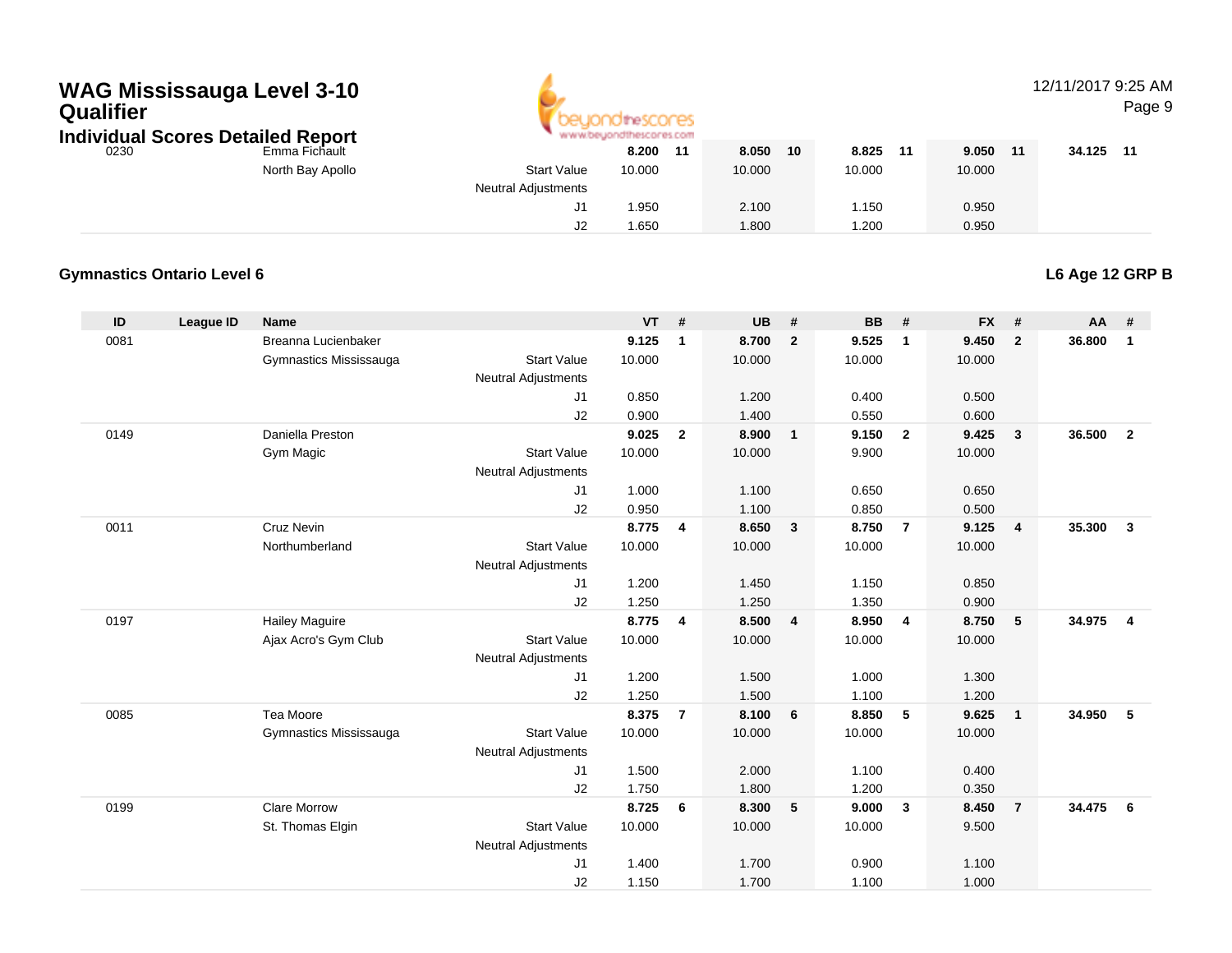## **WAG Mississauga Level 3-10 Qualifier**



#### 12/11/2017 9:25 AM

Page 10

**Individual Scores Detailed Report**

|      | <u>aaa, seel oo seamoo iyopeiy</u> |                            |        |        |        |             |        |   |
|------|------------------------------------|----------------------------|--------|--------|--------|-------------|--------|---|
| 0195 | Mia Mosgopoulos                    |                            | 8.925  | 8.000  | 8.850  | 8.500       | 34.275 | – |
|      | Ajax Acro's Gym Club               | <b>Start Value</b>         | 10.000 | 10.000 | 10.000 | 10.000      |        |   |
|      |                                    | <b>Neutral Adjustments</b> |        |        |        | $-0.100$    |        |   |
|      |                                    | J1                         | 1.050  | 2.000  | .300   | 1.400       |        |   |
|      |                                    | J2                         | 1.100  | 2.000  | .000   | <b>.400</b> |        |   |
|      |                                    |                            |        |        |        |             |        |   |

#### **Gymnastics Ontario Level 6**

**L6 Age 14 GRP B**

| ID   | <b>League ID</b> | <b>Name</b>                    |                     | <b>VT</b>      | #              | <b>UB</b> | #                       | <b>BB</b>      | #                       | <b>FX</b>      | #              | $AA$ # |                |
|------|------------------|--------------------------------|---------------------|----------------|----------------|-----------|-------------------------|----------------|-------------------------|----------------|----------------|--------|----------------|
| 0202 |                  | <b>Elise Eitel</b>             |                     | 8.850          | 5              | 9.225     | $\overline{1}$          | 9.250          | $\mathbf{3}$            | 8.925          | 5              | 36.250 | $\mathbf{1}$   |
|      |                  | St. Thomas Elgin               | <b>Start Value</b>  | 10.000         |                | 10.000    |                         | 10.000         |                         | 10.000         |                |        |                |
|      |                  |                                | Neutral Adjustments |                |                |           |                         |                |                         |                |                |        |                |
|      |                  |                                | J1                  | 1.200          |                | 0.850     |                         | 0.800          |                         | 1.050          |                |        |                |
|      |                  |                                | J2                  | 1.100          |                | 0.700     |                         | 0.700          |                         | 1.100          |                |        |                |
| 0049 |                  | Jessi Cabral                   |                     | 8.950          | 4              | 8.425     | $5\phantom{.0}$         | 9.150          | $\overline{4}$          | 9.050          | $\mathbf{3}$   | 35.575 | $\overline{2}$ |
|      |                  | Gymnastics Mississauga         | <b>Start Value</b>  | 10.000         |                | 10.000    |                         | 10.000         |                         | 10.000         |                |        |                |
|      |                  |                                | Neutral Adjustments |                |                |           |                         |                |                         |                |                |        |                |
|      |                  |                                | J1                  | 1.100          |                | 1.550     |                         | 0.900          |                         | 0.900          |                |        |                |
|      |                  |                                | J2                  | 1.000          |                | 1.600     |                         | 0.800          |                         | 1.000          |                |        |                |
| 0039 |                  | Marley Wheeler                 |                     | 8.725          | 6              | 8.550     | $\overline{\mathbf{3}}$ | 8.900          | 5                       | 9.175          | $\overline{1}$ | 35.350 | $\mathbf{3}$   |
|      |                  | <b>Tristar Gymnastics Club</b> | <b>Start Value</b>  | 10.000         |                | 10.000    |                         | 10.000         |                         | 10.000         |                |        |                |
|      |                  |                                | Neutral Adjustments |                |                |           |                         |                |                         |                |                |        |                |
|      |                  |                                | J1                  | 1.300          |                | 1.400     |                         | 1.200          |                         | 0.800          |                |        |                |
|      |                  |                                | J2                  | 1.250          |                | 1.500     |                         | 1.000          |                         | 0.850          |                |        |                |
| 0193 |                  | Rebekah Robinson               |                     | 9.025          | $\overline{2}$ | 8.750     | $\overline{2}$          | 8.350          | 6                       | 9.100          | $\overline{2}$ | 35.225 | $\overline{4}$ |
|      |                  | Ajax Acro's Gym Club           | <b>Start Value</b>  | 10.000         |                | 10.000    |                         | 10.000         |                         | 10.000         |                |        |                |
|      |                  |                                | Neutral Adjustments |                |                |           |                         |                |                         |                |                |        |                |
|      |                  |                                | J1                  | 1.000          |                | 1.400     |                         | 1.600          |                         | 0.850          |                |        |                |
|      |                  |                                | J2                  | 0.950          |                | 1.100     |                         | 1.700          |                         | 0.950          |                |        |                |
| 0087 |                  | <b>Madison Nugent</b>          |                     | 9.025          | $\overline{2}$ | 7.850     | 6                       | 9.300          | $\overline{1}$          | 8.875          | $\overline{7}$ | 35.050 | 5              |
|      |                  | Gymnastics Mississauga         | <b>Start Value</b>  | 10.000         |                | 10.000    |                         | 10.000         |                         | 10.000         |                |        |                |
|      |                  |                                | Neutral Adjustments | 0.950          |                | 2.200     |                         | 0.650          |                         | 1.250          |                |        |                |
|      |                  |                                | J1<br>J2            |                |                | 2.100     |                         |                |                         |                |                |        |                |
| 0048 |                  | Brianna Boakye-Cofie           |                     | 1.000<br>9.050 | $\mathbf{1}$   | 7.650     | $\overline{7}$          | 0.750<br>9.275 | $\overline{\mathbf{2}}$ | 1.000<br>8.950 | $\overline{4}$ | 34.925 | 6              |
|      |                  |                                | <b>Start Value</b>  | 10.000         |                |           |                         | 10.000         |                         |                |                |        |                |
|      |                  | Gymnastics Mississauga         | Neutral Adjustments |                |                | 9.500     |                         |                |                         | 10.000         |                |        |                |
|      |                  |                                | J1                  | 0.850          |                | 1.900     |                         | 0.750          |                         | 1.000          |                |        |                |
|      |                  |                                | J2                  | 1.050          |                | 1.800     |                         | 0.700          |                         | 1.100          |                |        |                |
|      |                  |                                |                     |                |                |           |                         |                |                         |                |                |        |                |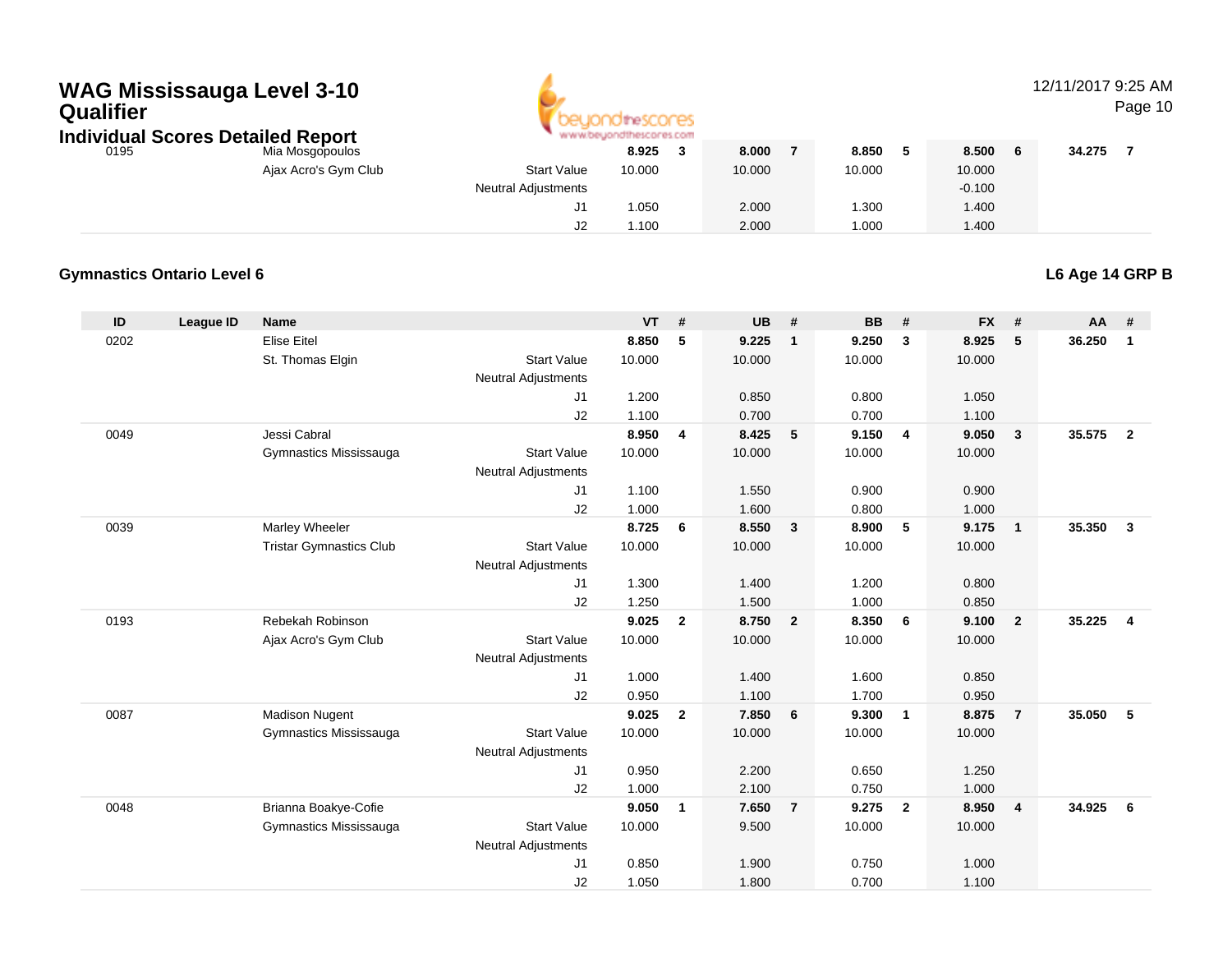# **WAG Mississauga Level 3-10 Qualifier**



#### 12/11/2017 9:25 AM

Page 11

|      | Individual Scores Detailed Report |  |
|------|-----------------------------------|--|
| 0038 | <b>Hailey Rout</b>                |  |

| Hailey Rout                    |                             | 8.675  | 8.550                                                      | 8.150  | 8.900  | 34.275 |
|--------------------------------|-----------------------------|--------|------------------------------------------------------------|--------|--------|--------|
| <b>Tristar Gymnastics Club</b> | <b>Start Value</b>          | 10.000 | 10.000                                                     | 10.000 | 10.000 |        |
|                                | <b>Neutral Adjustments</b>  |        |                                                            |        |        |        |
|                                | ັ                           | .250   | .450                                                       | 1.800  | 1.200  |        |
|                                | JZ                          | .400   | .450                                                       | 1.900  | 1.000  |        |
|                                | idi ƏCOLES DELDILEY KEDDI L |        | THE THE TRUNK SERVICE PARTIES FROM AN ALL AND RELEASED FOR |        |        |        |

#### **Gymnastics Ontario Level 6**

**L6 Age 14 GRP C**

| ID   | League ID | <b>Name</b>                    |                            | <b>VT</b> | #            | <b>UB</b> | #              | <b>BB</b> | #                       | <b>FX</b> | #              | AA     | #                       |
|------|-----------|--------------------------------|----------------------------|-----------|--------------|-----------|----------------|-----------|-------------------------|-----------|----------------|--------|-------------------------|
| 0030 |           | Viktoria Brkic                 |                            | 8.850     | $\mathbf{2}$ | 9.350     | $\mathbf{1}$   | 9.500     | $\overline{1}$          | 9.325     | $\overline{2}$ | 37.025 | $\mathbf{1}$            |
|      |           | <b>Tristar Gymnastics Club</b> | <b>Start Value</b>         | 10.000    |              | 10.000    |                | 10.000    |                         | 10.000    |                |        |                         |
|      |           |                                | <b>Neutral Adjustments</b> |           |              |           |                |           |                         |           |                |        |                         |
|      |           |                                | J1                         | 1.050     |              | 0.600     |                | 0.550     |                         | 0.700     |                |        |                         |
|      |           |                                | J2                         | 1.250     |              | 0.700     |                | 0.450     |                         | 0.650     |                |        |                         |
| 0116 |           | Chayse McCann                  |                            | 9.075     | $\mathbf{1}$ | 8.700     | $\mathbf{3}$   | 9.150     | 5                       | 9.350     | $\overline{1}$ | 36.275 | $\overline{2}$          |
|      |           | Gymnastics Mississauga         | <b>Start Value</b>         | 10.000    |              | 10.000    |                | 10.000    |                         | 10.000    |                |        |                         |
|      |           |                                | <b>Neutral Adjustments</b> |           |              |           |                |           |                         |           |                |        |                         |
|      |           |                                | J1                         | 0.950     |              | 1.350     |                | 0.800     |                         | 0.650     |                |        |                         |
|      |           |                                | J2                         | 0.900     |              | 1.250     |                | 0.900     |                         | 0.650     |                |        |                         |
| 0151 |           | Rebecca Sanchez                |                            | 8.675     | 4            | 8.825     | $\overline{2}$ | 9.150     | 5                       | 8.975     | $\overline{4}$ | 35.625 | $\overline{\mathbf{3}}$ |
|      |           | Gym Magic                      | <b>Start Value</b>         | 10.000    |              | 10.000    |                | 10.000    |                         | 10.000    |                |        |                         |
|      |           |                                | <b>Neutral Adjustments</b> |           |              |           |                |           |                         |           |                |        |                         |
|      |           |                                | J1                         | 1.400     |              | 1.100     |                | 0.900     |                         | 1.050     |                |        |                         |
|      |           |                                | J2                         | 1.250     |              | 1.250     |                | 0.800     |                         | 1.000     |                |        |                         |
| 0180 |           | Quinn Wheldon                  |                            | 8.600     | 5            | 8.550     | 5              | 9.400     | $\overline{2}$          | 8.925     | 5              | 35.475 | $\overline{4}$          |
|      |           | Simcoe Gliders Gymnastics      | <b>Start Value</b>         | 10.000    |              | 10.000    |                | 10.000    |                         | 10.000    |                |        |                         |
|      |           |                                | <b>Neutral Adjustments</b> |           |              |           |                |           |                         |           |                |        |                         |
|      |           |                                | J1                         | 1.400     |              | 1.350     |                | 0.550     |                         | 1.150     |                |        |                         |
|      |           |                                | J2                         | 1.400     |              | 1.550     |                | 0.650     |                         | 1.000     |                |        |                         |
| 0231 |           | Kayla Pyne                     |                            | 8.800     | $\mathbf{3}$ | 7.900     | 6              | 9.200     | $\overline{4}$          | 9.325     | $\overline{2}$ | 35.225 | -5                      |
|      |           | North Bay Apollo               | <b>Start Value</b>         | 10.000    |              | 10.000    |                | 9.900     |                         | 10.000    |                |        |                         |
|      |           |                                | <b>Neutral Adjustments</b> |           |              |           |                |           |                         |           |                |        |                         |
|      |           |                                | J1                         | 1.300     |              | 2.100     |                | 0.700     |                         | 0.650     |                |        |                         |
|      |           |                                | J2                         | 1.100     |              | 2.100     |                | 0.700     |                         | 0.700     |                |        |                         |
| 0037 |           | Natalia Brkic                  |                            | 8.075     | 6            | 8.600     | 4              | 9.200     | $\overline{\mathbf{3}}$ | 8.575     | 6              | 34.450 | - 6                     |
|      |           | <b>Tristar Gymnastics Club</b> | <b>Start Value</b>         | 10.000    |              | 10.000    |                | 10.000    |                         | 10.000    |                |        |                         |
|      |           |                                | <b>Neutral Adjustments</b> |           |              |           |                |           |                         |           |                |        |                         |
|      |           |                                | J <sub>1</sub>             | 1.950     |              | 1.400     |                | 0.900     |                         | 1.450     |                |        |                         |
|      |           |                                | J2                         | 1.900     |              | 1.400     |                | 0.700     |                         | 1.400     |                |        |                         |